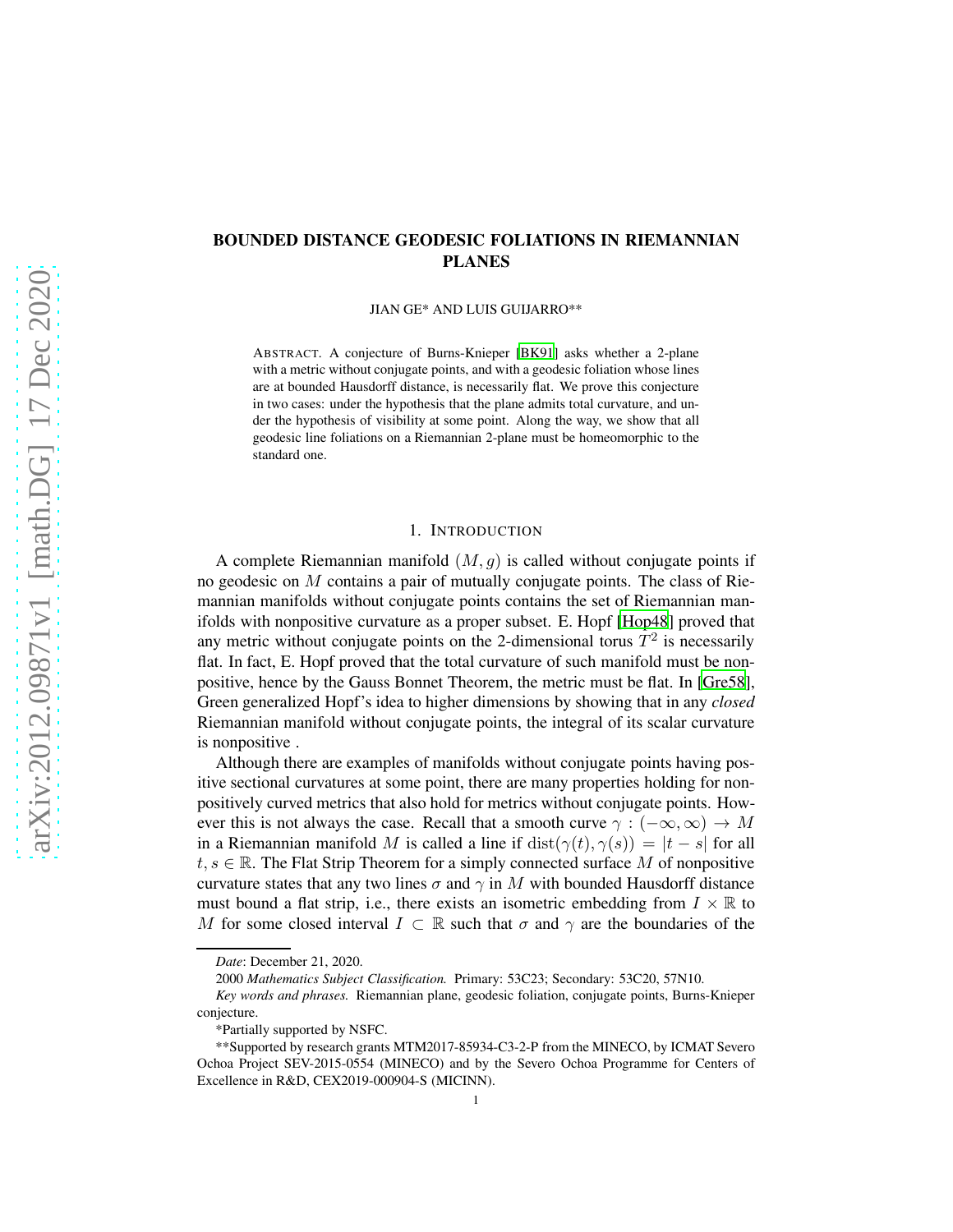#### 2 J. GE AND L. GUIJARRO

image. However in [\[Bur92](#page-12-3)], Burns constructed an example showing that the flat strip theorem does not hold for metric without conjugate points. Nonetheless, his construction does not violate the following conjecture proposed in [\[BK91\]](#page-12-0):

<span id="page-1-0"></span>Conjecture 1.1. *Let* M *be a simply connected surface with a complete Riemannian metric with no conjugate points. Suppose that* F *is a foliation on* M *whose leaves are all geodesic lines, and any two of which are at finite Hausdorff distance. Then* M *is flat.*

In [\[BK91\]](#page-12-0), the authors proved the flatness of M under the extra assumption that for any given line  $\gamma$  there exists a bounded Hausdorff distance line foliation  $\mathcal F$ containing  $\gamma$ .

In this paper, we confirm the above conjecture in two different cases.

<span id="page-1-2"></span>Theorem 1.1. *If* M *admits total curvature, then Conjecture [1.1](#page-1-0) holds.*

<span id="page-1-3"></span>Theorem 1.2. *If* M *satisfies the visibility axiom from a given point* p*, then* M *does not admits a line foliation with bounded Hausdorff distance. In particular if* M *is the universal covering of a closed surface, then Conjecture [1.1](#page-1-0) holds.*

Our approach to the conjecture can be divided into two parts. In the first part, we study the topology of the foliation  $\mathcal{F}$ . General foliations on Riemannian surfaces by curves could be very complicated, cf [\[Kap40](#page-12-4), [Kap41](#page-12-5), [HR57](#page-12-6)], even after assuming that the leaves are geodesics. However, if we assume the leaves are lines, we have

<span id="page-1-1"></span>**Theorem 1.3.** Let  $(M^2, g)$  be a complete Riemannian surface homeomorphic to R 2 *, and let* F *be a geodesic line foliation on* M*. Then* F *is homeomorphic to the* standard straight line foliation on the Euclidean plane  $\mathbb{R}^2$ .

Note that [Theorem 1.3](#page-1-1) does not require a metric without conjugate points on  $M$ , so it might have an independent interest and could be applied to other situations.

The second part of our approach consists of a close study of compactifications of M by the introduction of equivalence relations on the set of rays, which is an effective tool to control the global geometry of  $M$ . Such a tool has already proved to be useful in [\[GGS20\]](#page-12-7). In this paper, we pursue this direction further. We need the following pair of definitions.

**Definition 1.1.** Let M be a complete Riemannian surface homeomorphic to  $\mathbb{R}^2$ . Let  $\gamma_i : \mathbb{R} \to M$ ,  $i = 1, 2$  be two non-intersecting lines in M. Then  $\gamma_1$  and  $\gamma_2$ bounds a region homeomorphic to the band  $\mathbb{R} \times [0,1]$ , which has two ends. By changing the orientation of  $\gamma_2$  if necessary, we assume  $\gamma_1(t)$  and  $\gamma_2(t)$  belong to the same end of the band as  $t \to +\infty$ .

(1) We call  $(\gamma_1, \gamma_2)$  a *hyperbolic pair* if

$$
\lim_{t \to +\infty} d(\gamma_1(t), \gamma_2(t)) = \infty, \qquad \lim_{t \to -\infty} d(\gamma_1(t), \gamma_2(t)) = \infty,
$$

(2) We call  $(\gamma_1, \gamma_2)$  a *weak hyperbolic pair* if the above inequalities hold for some sequence  $t_k \to \infty$ .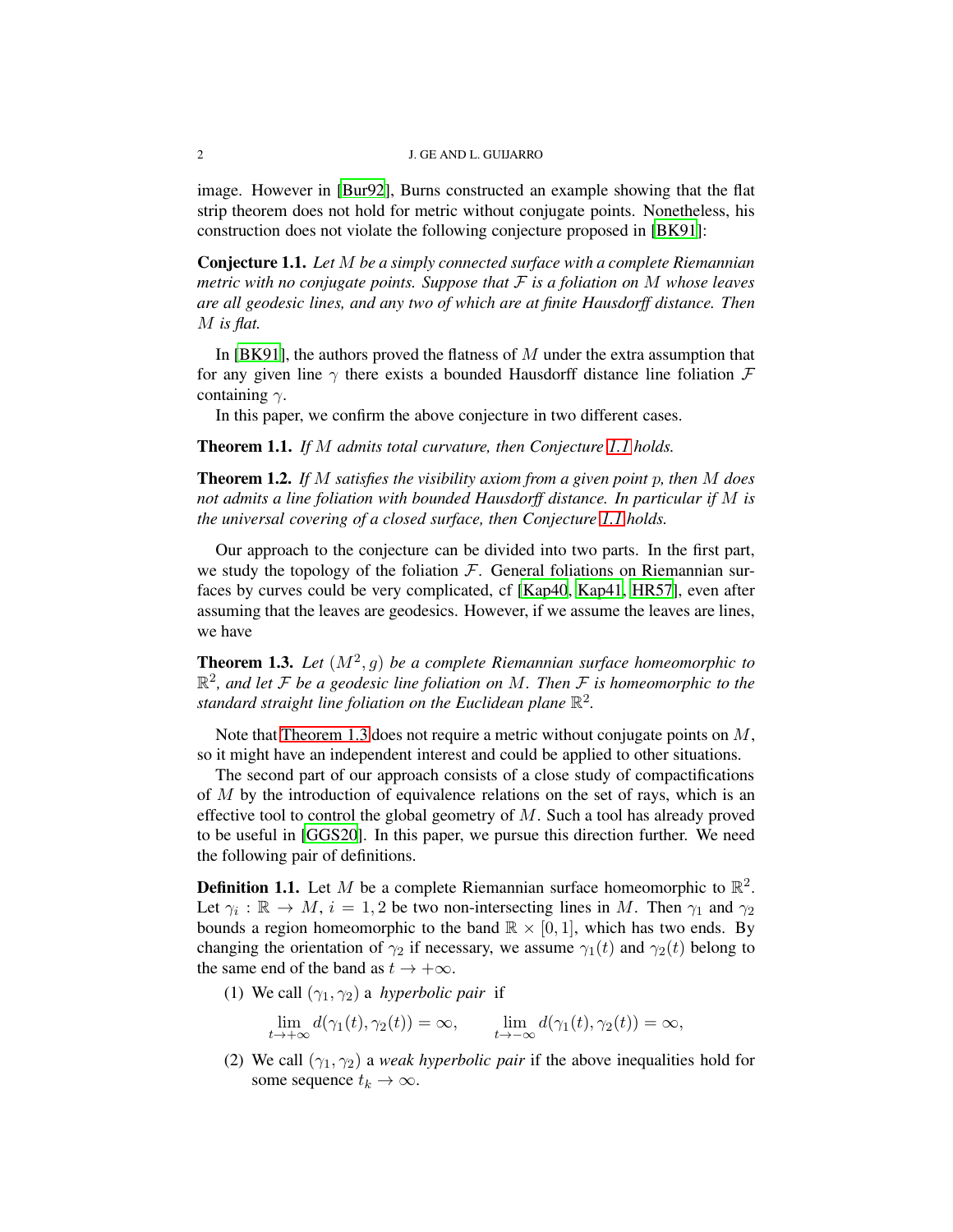It is clear that a hyperbolic pair is a weak hyperbolic pair, but the reciprocal does not need to hold. The importance of this definition lies in the following Propositions.

<span id="page-2-2"></span>**Proposition 1.2.** Let M be a complete Riemannian surface homeomorphic to  $\mathbb{R}^2$ *without conjugate points. Suppose the total curvature of* M *exists.* If  $c(M) < 0$ , *then for any line*  $\gamma$  *in* M, there exists a line  $\sigma$  such that  $(\gamma, \sigma)$  is a hyperbolic pair.

<span id="page-2-3"></span>**Proposition 1.3.** Let M be a complete Riemannian surface homeomorphic to  $\mathbb{R}^2$ *without conjugate points satisfying the visibility axiom from some point* p*. Then for any line*  $\gamma$  *in* M, there exists a line  $\sigma$  such that  $(\gamma, \sigma)$  is a weak hyperbolic pair.

Once we have the existence of (weak) hyperbolic pairs, its combination with Theorem [1.3](#page-1-1) will give relatively simple proofs of the conjecture.

1.1. Some properties of planes without conjugate points. We will collect here a few properties of Riemannian planes without conjugate points that, although elementary, will be used repeatedly in the paper. Recall that a line is a geodesic  $\gamma : \mathbb{R} \to M$  such that it minimizes the distance between any two of its points.

<span id="page-2-1"></span>Lemma 1.4. *Let* M *be a complete Riemannian plane without conjugate points. Then*

- *(1)* Any geodesic  $\gamma : \mathbb{R} \to M$  *is a line;*
- *(2) any pair of lines*  $\gamma_1$ ,  $\gamma_2$  :  $\mathbb{R} \to M$  *are disjoint or intersect at most in a single point;*
- *(3) each line*  $\gamma : \mathbb{R} \to M$  *divides* M *into two closed geodesically convex sets.*

*Proof.* Using standard arguments, one shows that the lack of conjugate points implies that the exponential map is a diffeomorphism at every point. This shows the first and second points. The third follows immediately from the second.

## 2. LINE FOLIATIONS ON A RIEMANNIAN PLANE

In this section we assume that  $M$  is a Riemannian plane, and with a given foliation F by geodesic lines. For any leaf  $\sigma \in \mathcal{F}$ ,  $\sigma$  separates M into two closed half spaces, that we denote as  $H^{\pm}_{\sigma}$ . For any two distinct leaves  $\sigma, \gamma \in \mathcal{F}$ , there is a half space defined by  $\sigma$  containing  $\gamma$ , say  $H_{\sigma}^-$ . On the other hand there is a half space defined by  $\gamma$  containing  $\sigma$ , say  $H_{\gamma}^+$ .

**Definition 2.1.** The region bounded by  $\sigma$  and  $\gamma$  is called a *strip*, denoted by

$$
S_{\gamma}^{\sigma} = H_{\sigma}^- \cap H_{\gamma}^+
$$

.

We need the following lemma to show all those strips between two leaves behave well.

<span id="page-2-0"></span>**Lemma 2.2.** Let  $\sigma_i$ ,  $i = 1, 3$  be two leaves in F, p be an interior point of the strip  $S_{\sigma_1}^{\sigma_3}$ . Let  $\sigma_2$  be the leaf passing through p. Then  $\sigma_2$  separates  $S_{\sigma_1}^{\sigma_3}$ , i.e.

$$
S_{\sigma_1}^{\sigma_2} \cap S_{\sigma_2}^{\sigma_3} = \sigma_2,
$$

*and*

$$
S_{\sigma_1}^{\sigma_3} = S_{\sigma_1}^{\sigma_2} \cup S_{\sigma_2}^{\sigma_3}.
$$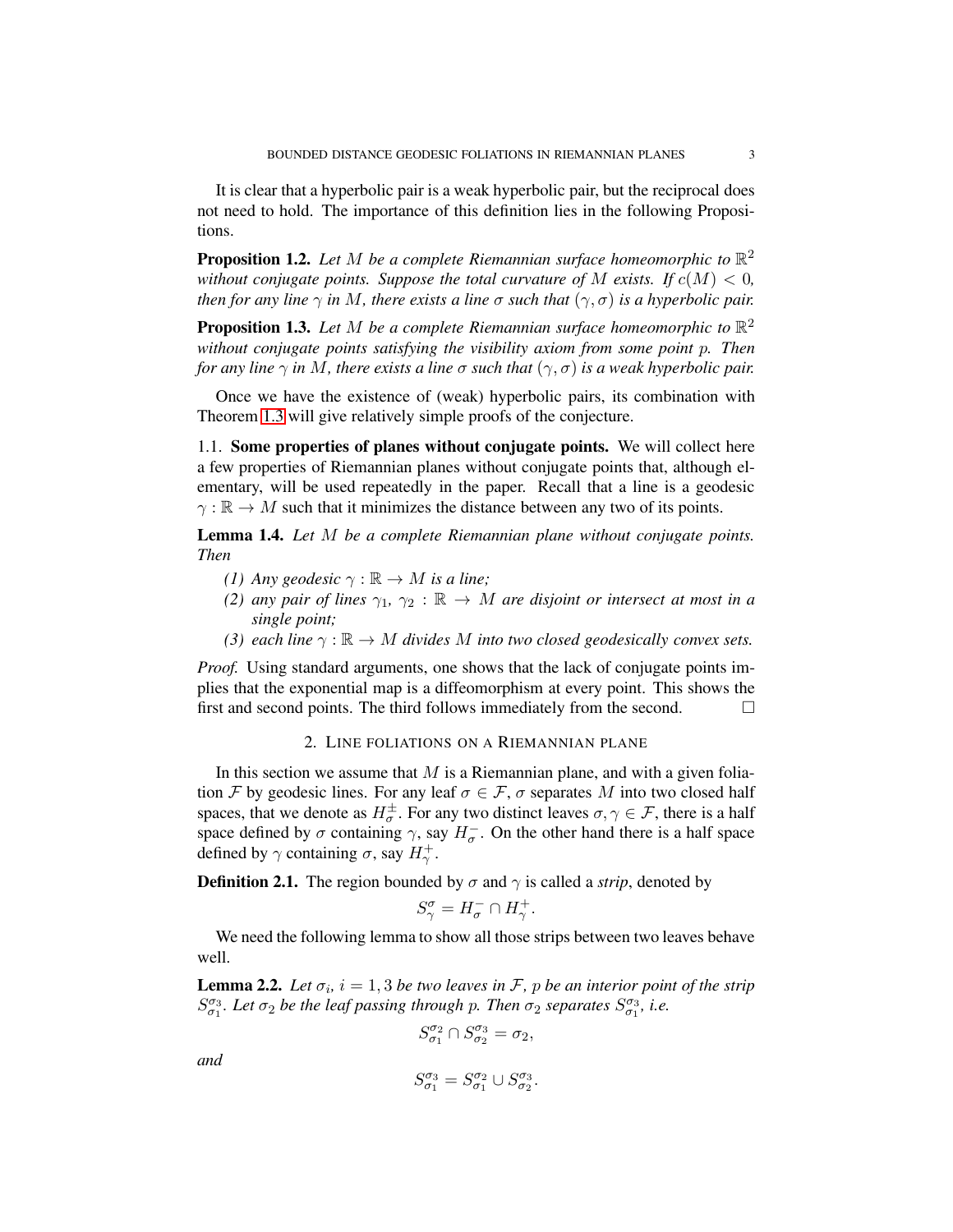

<span id="page-3-0"></span>FIGURE 1. Construction of the region  $\Omega$ 

*Proof.* Suppose the contrary holds, i.e.  $\sigma_2$  does not separate  $S^{\sigma_3}_{\sigma_1}$ . Schematically, it looks like [Figure 1.](#page-3-0)

Then we can choose six points  $P_i$ ,  $i = 1, \dots, 6$  on the leaves as shown in the picture. Here is the detailed construction of choosing such points. For arbitrary chosen  $P_5 \in \sigma_3$  and  $P_6 \in \sigma_1$ , we let  $\overline{P_5P_6}$  be a shortest geodesic connecting them. Clearly

$$
\overline{P_5P_6}\cap \sigma_2=\varnothing
$$

because geodesic segments do not intersect within their interiors.

The  $\overline{P_5P_6}$  separates  $S_{\sigma_1}^{\sigma_3}$  into two parts:

<span id="page-3-1"></span>
$$
S_{\sigma_1}^{\sigma_3} = S_{\sigma_1}^{\sigma_3}(-) \cup S_{\sigma_1}^{\sigma_3}(+).
$$
 (2.1)

Under the assumption that  $\sigma_2$  does not separate  $S^{\sigma_3}_{\sigma_1}$ , one of the regions in [\(2.1\)](#page-3-1), say  $S_{\sigma_1}^{\sigma_3}(+)$ , must contain  $\sigma_2$ . We choose any  $P_1 \in \sigma_1 \cap S_{\sigma_1}^{\sigma_3}(+)$  which differs from  $P_6$ . We then choose an arbitrary  $P_2 \in \sigma_2$ . By the same argument, the segment  $\overline{P_1P_2}$  separates the strip  $S_{\sigma_1}^{\sigma_2}$  into two parts, one of which contains  $\sigma_3$ , say  $S_{\sigma_1}^{\sigma_3}(-)$ . We then choose arbitrary

$$
P_3 \in \sigma_2 \cap S^{\sigma_3}_{\sigma_1}(-) \cap S^{\sigma_3}_{\sigma_1}(+),
$$
  

$$
P_4 \in \sigma_3 \cap S^{\sigma_3}_{\sigma_1}(-) \cap S^{\sigma_3}_{\sigma_1}(+),
$$

which differs from  $P_2$  and  $P_5$ . Since geodesic segments do not intersect more than once in their interior, the geodesic segments  $\overline{P_1P_2}$ ,  $\overline{P_3P_4}$  and  $\overline{P_5P_6}$  do not intersect. Then we denote the compact region in  $M$ , bounded by the broken geodesic loop  $\overline{P_1P_2P_3P_4P_5P_6P_1}$ , by  $\Omega$ . Clearly  $\Omega$  is homeomorphic to the 2-dimensional disk.

By the definition of foliation and non-tangency of geodesic in Riemannian manifolds, through each point on  $\overline{P_1P_2}$ ,  $\overline{P_3P_4}$  and  $\overline{P_5P_6}$ , there is a unique leaf passing through it. Therefore, there is a well defined nowhere singular line field  $\xi$  given by the foliation F on  $\Omega$ . Let  $dbl(\Omega)$  be the double of  $\Omega$ , i.e. the gluing of two copies of  $\Omega$  along the common boundary. Clearly  $dbl(\Omega)$  is homeomorphic to  $S^2$ . We can glue the two foliations together along the boundary to get a nowhere singular line field on dbl( $\Omega$ ) \ {P<sub>1</sub>, P<sub>2</sub>, P<sub>3</sub>, P<sub>4</sub>, P<sub>5</sub>, P<sub>6</sub>}. Denote the line field on dbl( $\Omega$ ) by  $\bar{\xi}$ . The local picture of  $\bar{\xi}$  looks like [Figure 2](#page-4-0) at the conner point  $P_i$ .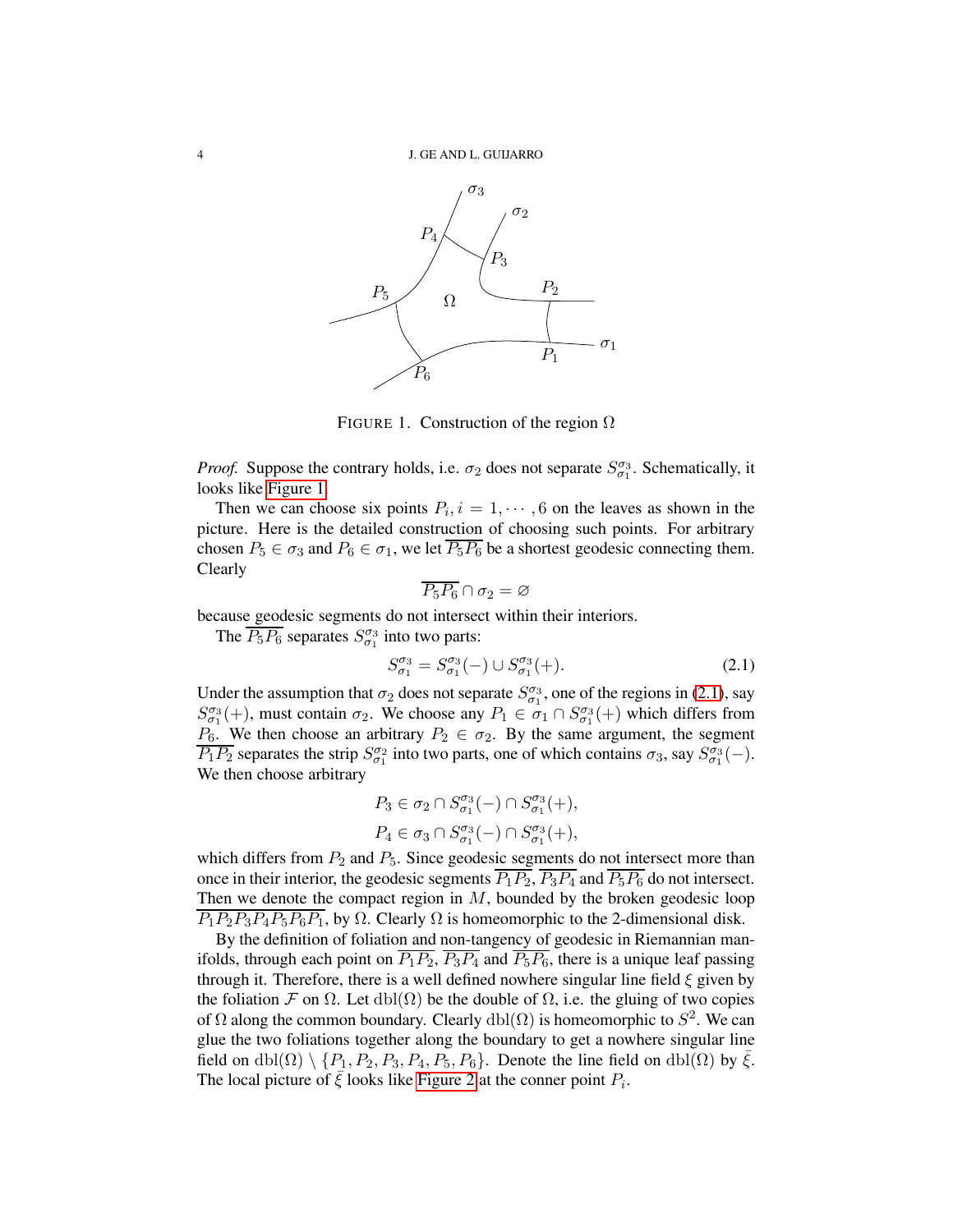

FIGURE 2. Local picture of  $\bar{\xi}$  near  $P_i$ 

By the Hopf Index Theorem, we have

<span id="page-4-0"></span>
$$
\sum_{i=1}^{6} \operatorname{ind}_{\bar{\xi}}(P_i) = \chi(\operatorname{dbl}(\Omega)),
$$

where  $\text{ind}_{\bar{\xi}}(P_i)$  is the Hopf index of the line field  $\bar{\xi}$  at the singularity  $P_i$  and  $\chi(\text{dbl}(\Omega))$  is the Euler characteristic number of dbl( $\Omega$ ). The Euler number is clearly equals to 2 since the double is homeomorphic to the 2-dimensional sphere. On the other hand by [\[Hop89](#page-12-8)] page 109, the index of  $\bar{\xi}$  at  $P_i$  is  $\frac{1}{2}$ . Therefore  $\sum_{i=1}^{6} \text{ind}_{\bar{\xi}}(P_i) = 3$ , we get a contradiction.

*Proof of [Theorem 1.3.](#page-1-1)* In [\[HR57](#page-12-6)], it is seen that by passing to their quotient spaces, isomorphism classes of foliations in  $\mathbb{R}^2$  with non-compact leaves are in one-to-one correspondence with the set of simply connected (not necessarily Hausdorff) onedimensional manifolds without boundary with a countable basis. Thus, to prove our theorem, we only need to show that the leaf space of our line foliation  $\mathcal F$ is homeomorphic to the real line R. We will do this by showing that  $M/F$  is Hausdorff.

First, for any two leaves  $\sigma_{-1}$  and  $\sigma_1$ , we can pick a geodesic segment (not necessarily unit speed)  $\gamma : [-2, 2]$  connecting them, i.e.  $\gamma(i) \in \sigma_i$  for  $i = -1, 1$ . By Lemma [2.2,](#page-2-0) for each  $t \in (-2, 2)$  there is a leaf  $\sigma_t$  in  $\mathcal F$  passing through  $\gamma(t)$ . Once again, Lemma [1.4](#page-2-1) gives that  $\sigma_t$  and  $\gamma$  will intersect in a single point.

Therefore the sets  $\{\sigma_t : t \in (-2,0)\}$  and  $\{\sigma_t : t \in (0,2)\}$  serve respectively as separating neighborhoods for the two leaves  $\sigma_{-1}$  and  $\sigma_1$ . This proves that the leave space is Hausdorff; by [\[HR57\]](#page-12-6), the leave space is homeomorphic to  $\mathbb R$  and our foliation is equivalent to the standard foliation of  $\mathbb{R}^2$ . — Первый профессиональный профессиональный профессиональный профессиональный профессиональный профессиональн<br>В профессиональный профессиональный профессиональный профессиональный профессиональный профессиональный профес

# 3. TOTAL CURVATURE AND HYPERBOLIC PAIRS

In this section we review basic properties of the ideal boundary of a surface admitting total curvature, and prove Proposition [1.2.](#page-2-2)

3.1. Total curvature of surfaces. For an open complete surface, let us recall the following definition of total curvature. Let  $M$  be a 2-dimensional complete noncompact surface possibly with nonempty boundary, with a Riemannian metric g. Denote by  $K : M \to \mathbb{R}$  the Gaussian curvature of M, and let  $d\mu$  be its associated Riemannian density. Define  $K^+ = \max\{K, 0\}$  and  $K^- = \min\{K, 0\}$ . Thus we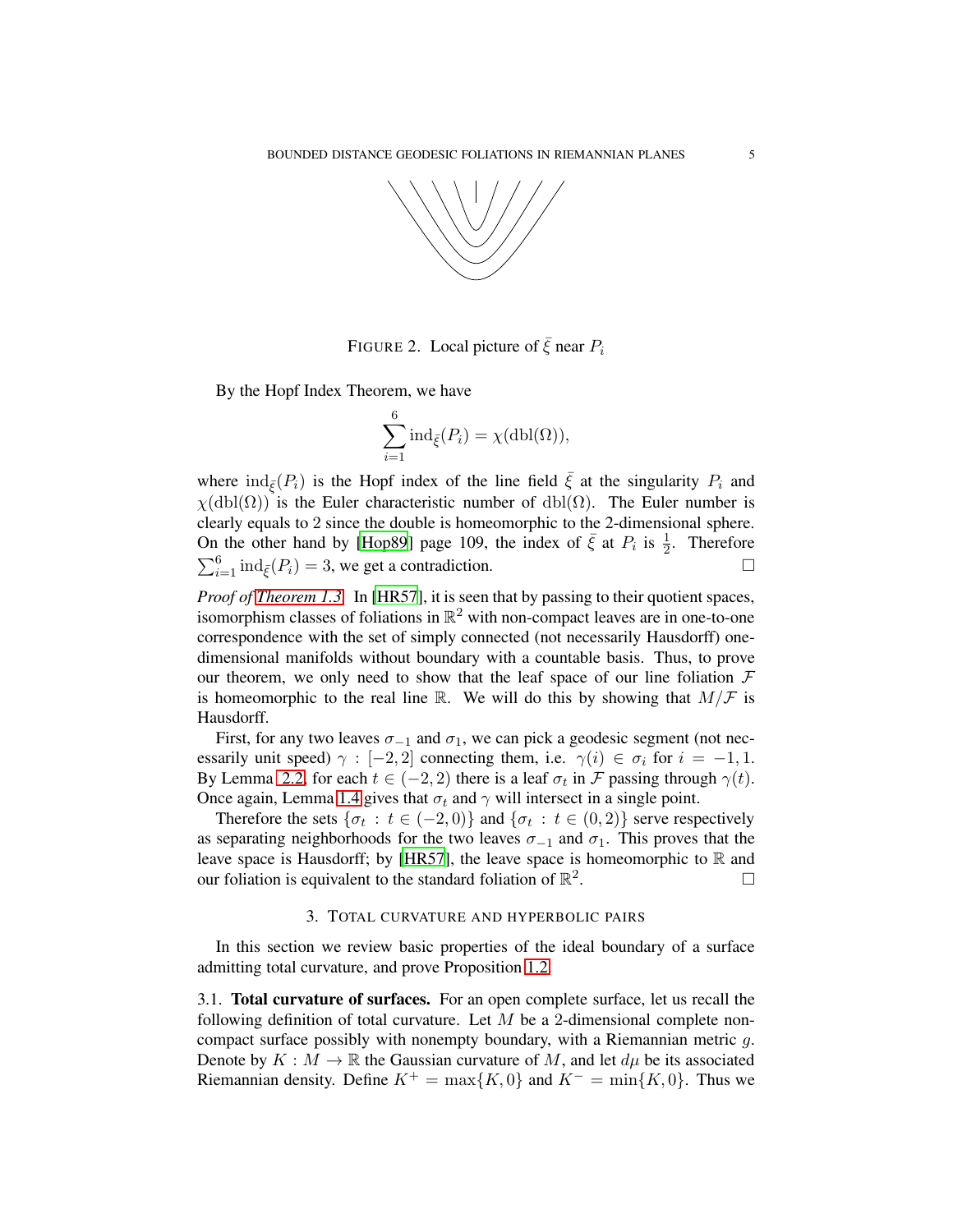can define *the total positive curvature*  $c_{+}(M)$  and *total negative curvature*  $c_{-}(M)$ by

$$
c_+(M) := \int_M K^+ d\mu, \qquad c_-(M) := \int_M K^- d\mu.
$$

We will say that the total curvature c(M) of M exists, or that M *admits total curvature*, if at least one of  $c_{+}(M)$  or  $c_{-}(M)$  is finite, and we write in that case

$$
c(M) := c_{+}(M) + c_{-}(M).
$$

By theorems of [\[CV35](#page-12-9)] and [\[Hub66](#page-12-10)], the total curvature of  $M$  exists if and only if  $c_{+}(M)$  is finite.

3.2. The ideal boundary. Since the general case is rather involved (cf. [\[Shi91](#page-12-11), [Shi96](#page-13-0), [SST03\]](#page-13-1) for general discussion on the ideal boundary of surfaces admitting total curvature), we will focus our study on the special case when  $(S, g)$  is homeomorphic to plane  $\mathbb{R}^2$ , with a complete Riemannian metric g without conjugate points.

We fix a base point  $O \in S$ . The unit tangent sphere at O is isometric to a unit circle; we will use the closed interval  $[0, 2\pi]$  to parametrize it counterclockwise, with  $\theta = 0$  and  $\theta = 2\pi$  corresponding to some given ray  $\gamma$  to be fixed later. For any  $\theta \in [0, 2\pi]$ , there exists a unique ray  $\gamma_{\theta}$  emanating from O along the direction θ. We denote the set of rays starting at O by  $\Gamma_{O}$ .

For  $0 \le \alpha < \beta < 2\pi$ , the plane is divided into to parts by the rays  $\gamma_\alpha$  and  $\gamma_\beta$ : the closed sector  $T_{\alpha,\beta}$  containing every point in the rays  $\gamma_\theta$  with  $\alpha \leq \theta \leq \beta$ , and its closed complement that we denote as  $T_{\beta,\alpha}$ .

To each one of these sectors, we associate the numbers

$$
\lambda_{\infty}(T_{\alpha,\beta}) := \beta - \alpha - c(T_{\alpha,\beta}),
$$

and

$$
\lambda_{\infty}(T_{\beta,\alpha}) := 2\pi - (\beta - \alpha) - c(T_{\beta,\alpha}),
$$

the rule of thumb being that  $\lambda_{\infty}$  of a sector is its interior angle minus its total curvature.

One can define the pseudo-distance

$$
d_{\infty}(\gamma_{\alpha}, \gamma_{\beta}) = \min\{\lambda_{\infty}(T_{\alpha,\beta}), \lambda_{\infty}(T_{\beta,\alpha})\},\
$$

between rays in  $\Gamma_{\Omega}$ ;

then the ideal boundary  $S(\infty)$  is defined to be the quotient of the set  $\Gamma_O$  by the equivalent relation  $\sim$  given by  $\gamma_\alpha \sim \gamma_\beta$  if and only if  $d_\infty(\gamma_\alpha, \gamma_\beta) = 0$ . Then  $d_\infty$ can be extended to a metric on  $S(\infty)$ , which is called the Tits metric. The topology induced by  $d_{\infty}$  is called the Tits topology.

Now, we need the following characterization of  $S(\infty)$  by Shioya

<span id="page-5-0"></span>Proposition 3.1 ([\[Shi91\]](#page-12-11)). *Let* S <sup>2</sup> *be a simply connected complete Riemannian surface admits total curvature with one end, then*

*(1) If*  $\lambda_{\infty}(S) < \infty$ *, then*  $(S(\infty), d_{\infty})$  *is isometric to the circle of length*  $\lambda_{\infty}(S)$ ,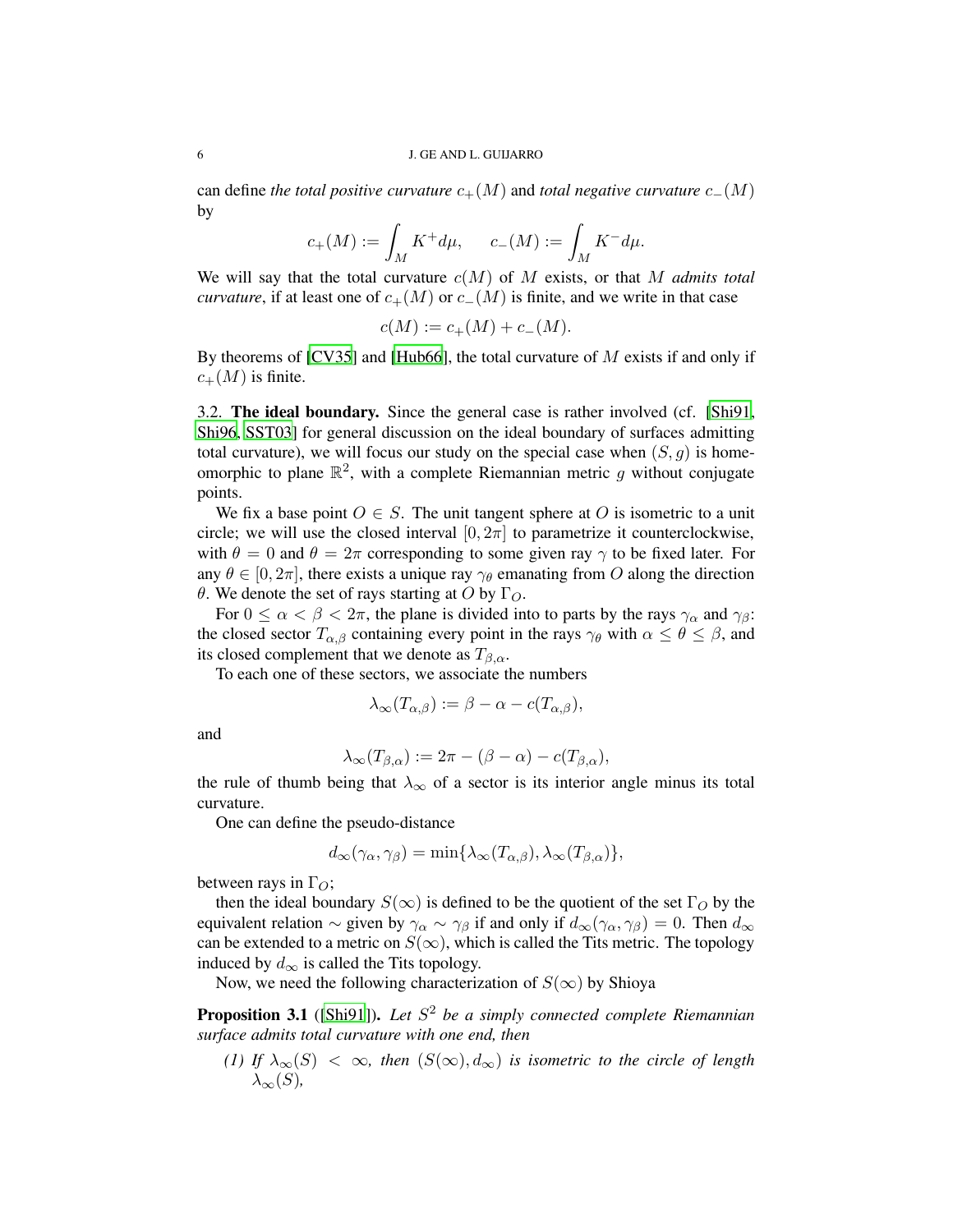*(2) If*  $\lambda_{\infty}(S) = \infty$ *, then*  $(S(\infty), d_{\infty})$  *is at most continuum union of closed line segments.*

<span id="page-6-0"></span>Proposition 3.2 ([\[Shi96](#page-13-0)]). *Let* M *be a Riemannian surface with total curvature. Then for any line*  $\gamma$ ,  $d_{\infty}(\gamma(-\infty), \gamma(\infty)) \geq \pi$ . *Moreover, for any*  $x, y \in M(\infty)$ , *with*  $d_{\infty}(x, y) > \pi$ , there exists a line  $\sigma$  with  $\sigma(-\infty) = x$  and  $\sigma(\infty) = y$ . For *simplicity, we will say that such line*  $\sigma$  *connects* x to y.

Remark 3.3. Shioya's proof of Proposition [3.2](#page-6-0) uses Gauss-Bonnet in the region bounded by two rays asymptotic to  $x$  and  $y$  and a segment connecting two points on these two rays. Therefore, it will also work in surfaces with boundary. For our application, we will apply [3.2](#page-6-0) to a half plane without conjugate points.

The following result is already known. As mentioned in the introduction, it was proven by Green for compact Riemannian manifolds [\[Gre58](#page-12-2)]; Guimaraes extended it later to the complete case [\[Ga92\]](#page-12-12). We include here a new proof for surfaces that takes advantage of the structure of the ideal boundary.

<span id="page-6-1"></span>Proposition 3.4. Let  $M^2$  be an open complete Riemannian surface without conjugate points. Suppose the total curvature of M exists. Then  $c(M) := \int_M K d\mu \leq 0$ , *and equality holds if and only if the Riemannian universal cover of* M *is isometric to the flat*  $\mathbb{R}^2$ .

*Proof.* Let's consider the Riemannian universal cover of M, denoted it by S. We first note that by Huber's result  $c(S) \leq 2\pi = 2\pi\chi(S)$ . Therefore if  $c(S) > 0$ , then by [3.1](#page-5-0)  $S(\infty)$  is isometric to a circle of length

$$
\lambda_{\infty}(S) = 2\pi \chi(S) - c(S) < 2\pi.
$$

It follows that the diameter of  $S(\infty)$  is  $\lt \pi$ . This contracts to the fact that any line  $\gamma$  in S must have  $d_{\infty}(\gamma(+\infty), \gamma(-\infty)) \geq \pi$ . Therefore  $c(S) \leq 0$ . Suppose that if  $c(S) = 0$ , then the ideal boundary of S is isometric to the circle with length  $2\pi$ . It follows from Theorem 5.2.1 in [\[SST03](#page-13-1)] that

$$
\lim_{r \to \infty} \frac{2A(r)}{r^2} = \lambda_{\infty}(S) = 2\pi,
$$

where  $A(r)$  is the length of the distance ball  $B(0, r) = \{x \in S | |x, 0| \le r\}$  for a fixed base point  $O \in S$ . Applying the rigidity theorem of [\[BE13\]](#page-12-13), we know S is isometric to the flat  $\mathbb{R}^2$ .

3.3. Ray convergence. The following property is essentially proved in [\[SST03\]](#page-13-1), where all rays are assumed emanating perpendicularly from a core of M. For completeness we include a simple proof in our special case. If the surface is a half plane, then there is only one sector between two rays, we called it  $T_{\alpha,\beta}$  without referring to any orientation. The distance between  $\gamma_\alpha$  and  $\gamma_\beta$  is defined by:

$$
d_{\infty}(\gamma_{\alpha}, \gamma_{\beta}) = \lambda_{\infty}(T_{\alpha, \beta}).
$$

Therefore the ideal boundary of the half plane  $M$  can be defined in a similar way as the surface S.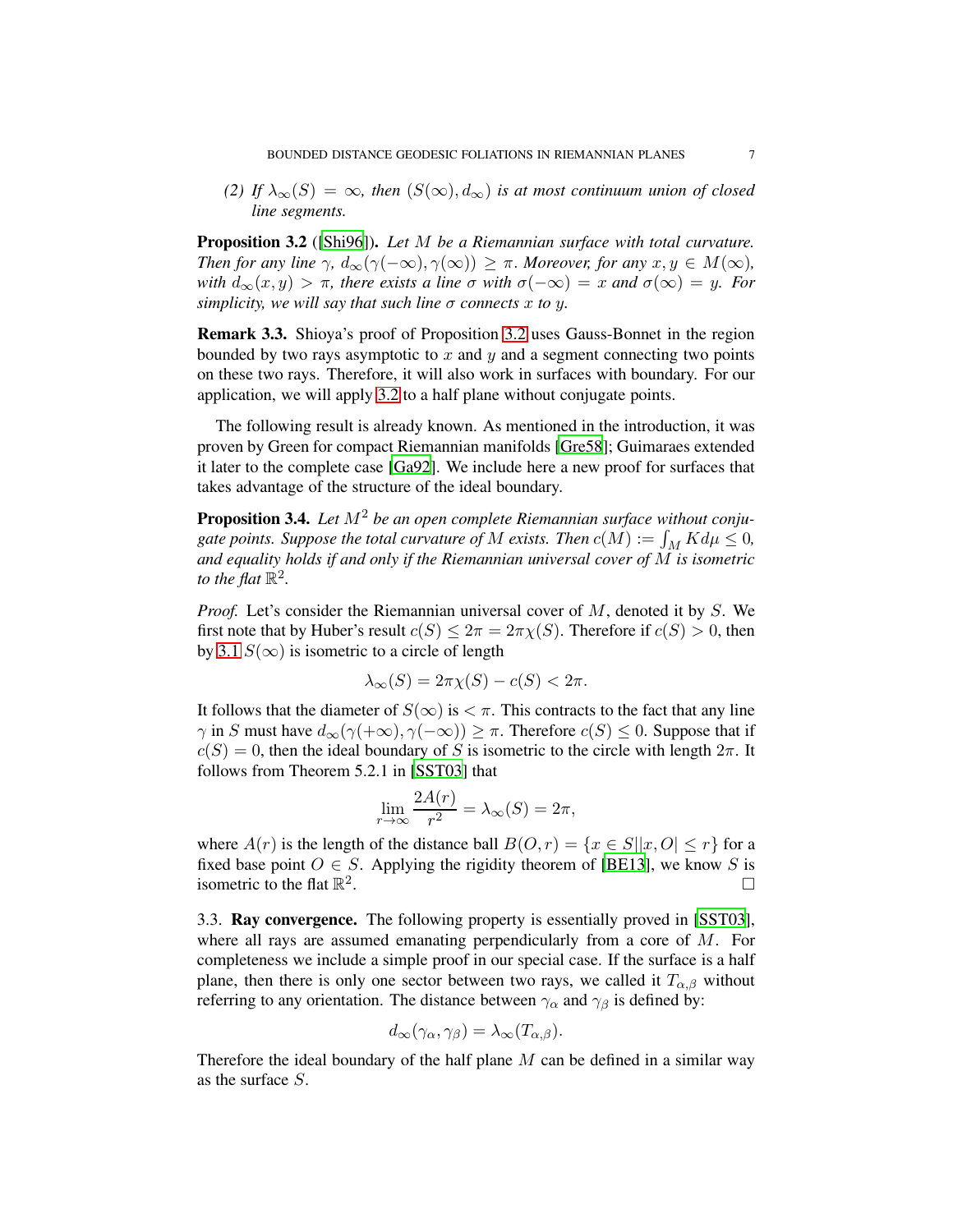

FIGURE 3. Convergent rays in  $M(\infty)$ 

<span id="page-7-0"></span>Lemma 3.5 (Lemma 3.5.1 in [\[SST03\]](#page-13-1)). *Let* M *be a Riemannian surface without conjugate points, homeomorphic to the upper half plane with totally geodesic boundary. Fix a base point*  $O \in \partial M$ . Let  $\{\gamma_{\theta_i}\}$  be a sequence of rays issued from O which converges to a ray  $\gamma_{\theta_{\infty}}$  with  $\theta_i$  monotonic decreased to  $\theta_{\infty}$ . Suppose that

$$
\sup_i d_{\infty}(\gamma_{\theta_1}, \gamma_{\theta_i}) < +\infty.
$$

*Then we have*

 $d_{\infty}(\gamma_{\theta_1},\gamma_{\theta_{\infty}})<\infty$ 

*Proof.* For simplicity, we write  $\gamma_{\theta_i}$  as  $\gamma_i$  and  $\gamma_{\theta_\infty}$  as  $\gamma_\infty$ . The region bounded by  $\gamma_1$  and  $\gamma_i$  in the upper half plane is denoted by  $T_{1,i}$  since  $\theta_i$  is decreasing. Note that in this case, there is only one sector between two rays, we called it  $T_{1,i}$  without referring to any orientation. The distance is defined by:

$$
d_{\infty}(\gamma_1, \gamma_i) = \lambda_{\infty}(T_{1,i})
$$

for all  $i \in \mathbb{N}$ . By the monotonicity of  $\{\theta_i\}$ , we know  $T_{1,\infty}$  contains every  $\gamma_i$ . Denote the open metric ball centered at O with radius  $r$  by  $B(r)$ , and the angle between  $\gamma_i$  and  $\gamma_j$  by  $\theta_{i,j} = \theta_i - \theta_j$  for  $i < j$ , depicted in Figure [3.3.](#page-7-0)

By the definition of  $d_{\infty}$ , for each i and all  $r > 0$ , we have

<span id="page-7-1"></span>
$$
d_{\infty}(\gamma_1, \gamma_i) = \theta_{1,i} - c(T_{1,i} \cap B(r)) - c(T_{1,i} \setminus B(r)).
$$
 (3.1)

Since

$$
c(T_{1,i} \setminus B(r)) \le \int_{T_{1,i} \setminus B(r)} K^+ d\mu \le \int_{T_{1,\infty} \setminus B(r)} K^+ d\mu.
$$

Plugging it into [\(3.1\)](#page-7-1), we have

<span id="page-7-2"></span>
$$
d_{\infty}(\gamma_1, \gamma_i) \ge \theta_{1,i} - c(T_{1,i} \cap B(r)) - \int_{T_{1,\infty} \setminus B(r)} K^+ d\mu. \tag{3.2}
$$

Since  $B(r)$  is compact, we have

$$
\lim_{i \to \infty} c(T_{1,i} \cap B(r)) = c(T_{1,\infty} \cap B(r)),
$$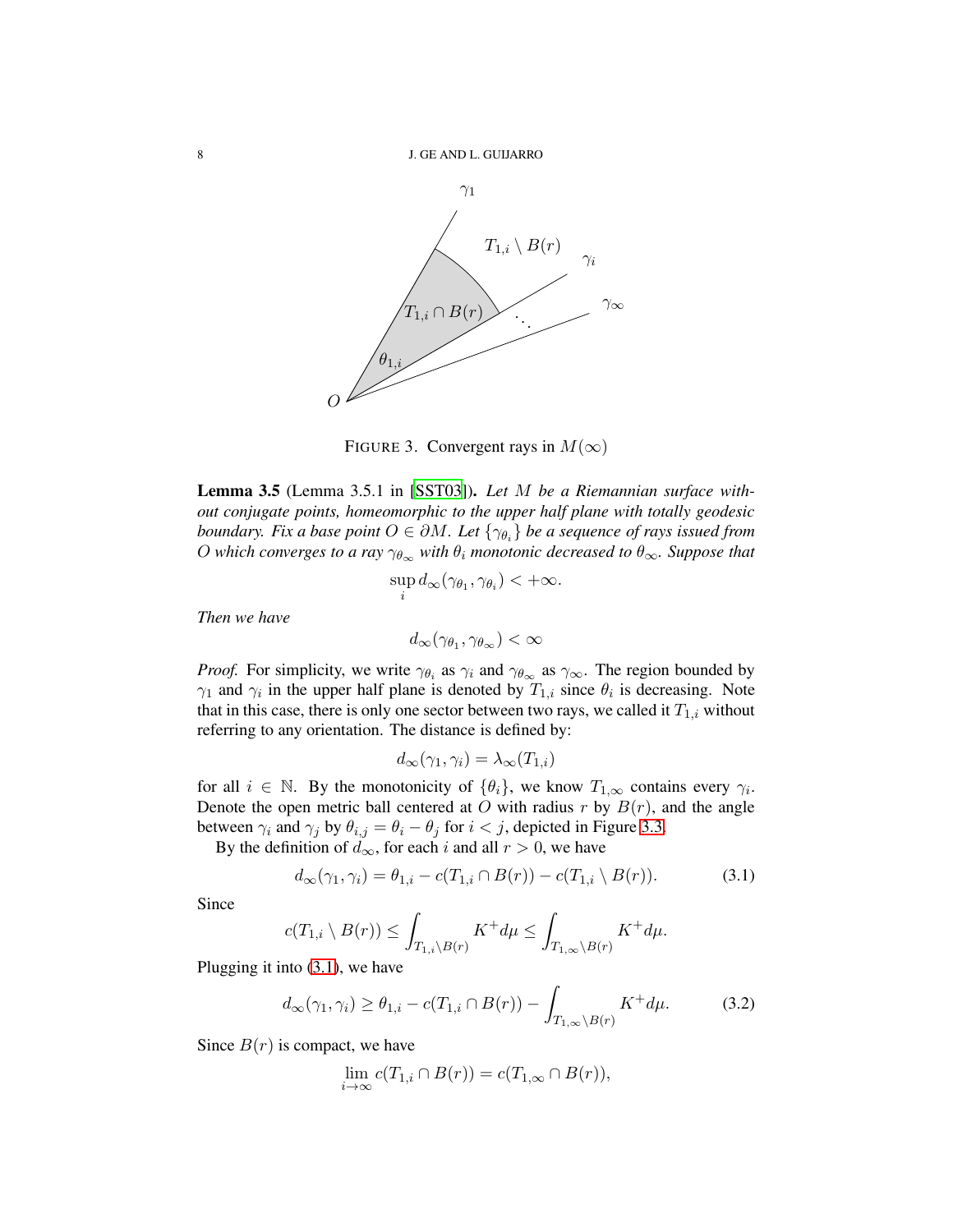

FIGURE 4. Hyperbolic Pair

and clearly

$$
\lim_{i \to \infty} \theta_{1,i} = \theta_{1,\infty}.
$$

Taking lower limit as  $i \rightarrow \infty$  of the [\(3.2\)](#page-7-2), we get

<span id="page-8-0"></span>
$$
\liminf_{i \to \infty} d_{\infty}(\gamma_1, \gamma_i) \ge \theta_{1, \infty} - c(T_{1, \infty} \cap B(r)) - \int_{T_{1, \infty} \setminus B(r)} K^+ d\mu \tag{3.3}
$$

By assumption S admits total curvature. It follows that  $\int_{T_{1,\infty}} K^+ d\mu < \infty$ . Therefore

$$
\lim_{r \to \infty} \int_{T_{1,\infty} \setminus B(r)} K^+ d\mu = 0.
$$

Letting  $r \to \infty$  on the right hand side of [\(3.3\)](#page-8-0), we have

<span id="page-8-1"></span>
$$
\liminf_{i \to \infty} d_{\infty}(\gamma_1, \gamma_i) \ge \theta_{1, \infty} - c(T_{1, \infty}) = \lambda_{\infty}(T_{1, \infty}).
$$
\n(3.4)

The left hand side of [\(3.4\)](#page-8-1) is finite by the assumption, therefore

$$
d_{\infty}(\gamma_1, \gamma_{\infty}) \leq \lambda_{\infty}(T_{1,\infty}) < \infty.
$$

This finishes the proof.

#### 3.4. Existence of hyperbolic pairs.

*Proof of Proposition [1.2.](#page-2-2)* Now we assume  $c(S) < 0$ , and we will provide a hyperbolic pair for a given  $\gamma$ .

The first case is  $c(S) > -\infty$ , then  $S(\infty)$  is isometric to a circle of length  $\ell > 2\pi$  by Proposition [3.1.](#page-5-0) In particular any line  $\gamma$  defines two ideal boundary points  $\gamma(-\infty)$  and  $\gamma(+\infty)$ , which are at least  $\pi$  apart. Since  $\ell > 2\pi$ , there exists a connected component of  $S \setminus \gamma(\mathbb{R})$ , denoted by M such that  $M(\infty)$  is an interval of length larger than  $\pi$ . Clearly one can choose  $x, y \in M(\infty)$  different from  $\gamma(-\infty)$ and  $\gamma(+\infty)$  and with  $d_{\infty}(x, y) > \pi$ . Connecting them yields a line  $\sigma$ . Since our surface M has no conjugate points,  $\sigma$  does not intersects  $\gamma$ . Moreover,

$$
\infty = \lim_{t \to \infty} d(\gamma_0(t), \gamma_x(t)) \le \lim_{t \to \infty} d(\gamma(t), \sigma(t)),
$$

and

$$
\infty = \lim_{t \to \infty} d(\gamma_{\pi}(t), \gamma_{y}(t)) \le \lim_{t \to -\infty} d(\gamma(t), \sigma(t)),
$$

imply that  $(\gamma, \sigma)$  is a hyperbolic pair.

The second case is  $c(M) = -\infty$ , we have  $\lambda_{\infty}(S) = \infty$ . Let  $\gamma : \mathbb{R} \to S$  be the given line. We will construct another line  $\sigma$  so that the pair  $(\gamma, \sigma)$  is a hyperbolic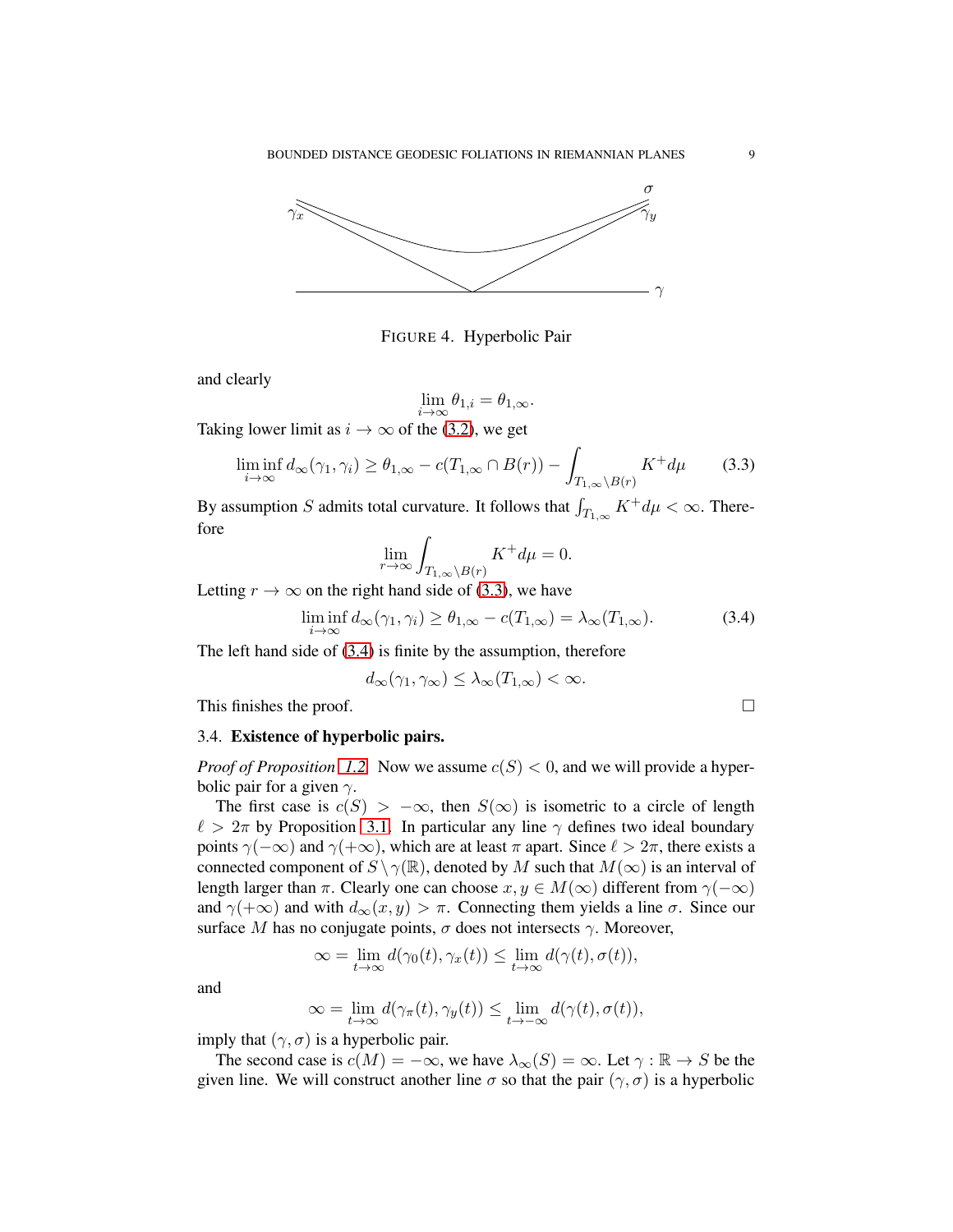pair. Clearly  $\gamma$  divides S into two parts, let consider one of them called M such that  $\lambda_{\infty}(M) = \infty$ . Now we consider M itself as a Riemannian surface without conjugate points, i.e. we do not view  $M$  as a subset of  $S$ . We can define its ideal boundary  $M(\infty)$  as we recalled the definition right before the Lemma [3.5.](#page-7-0) As before, we fix a base point of  $\gamma(0) \in \partial M = \gamma(\mathbb{R})$ . Let  $\gamma_0(t) = \gamma(-t)$  and  $\gamma_{\pi}(t) = \gamma(t)$  under the canonical identification of the unit tangent sphere at O and  $[0, \pi]$ . Consider the set

$$
I_0 = \{ \theta \in [0, \pi] \mid d_{\infty}(\gamma_0, \gamma_{\theta}) < \infty \}.
$$

It is easy to see that  $I_0$  is an interval: if  $\theta \in I_0$ , then for any  $\theta'$  with  $0 \le \theta' \le \theta$ , the sector  $T_{0,\theta}$  contains the sector  $T_{0,\theta'}$ , and thus from  $c(T_{0,\theta}) > -\infty$ , we get  $c(T_{0,\theta'}) > -\infty.$ 

Clearly  $0 \in I_0$ , and  $\pi \notin I_0$ . There are two sub-cases; the first is when  $I_0$  is a relatively open interval in [0,  $\pi$ ]. i.e.

$$
I_0 = [0, a), \quad a < \pi.
$$

This means

$$
\lim_{\theta \to a^-} d_{\infty}(\gamma_0, \gamma_{\theta}) = \infty
$$

That is there exists  $[x, y] \subset (0, a)$  such that

$$
d_{\infty}(\gamma_0, \gamma_x) > 0
$$
, and  $d_{\infty}(\gamma_x, \gamma_y) > \pi$ 

Then by Proposition [3.2,](#page-6-0) we can connect  $\gamma_x$  to  $\gamma_y$  to get a line  $\sigma$ . Same argument as above shows  $(\gamma, \sigma)$  is a hyperbolic pair. Similarly, we can define

$$
I_{\pi} = \{ \theta \in [0, \pi] \mid d_{\infty}(\gamma_{\theta}, \gamma_{\pi}) < \infty \}.
$$

The very same argument shows that if  $I_{\pi} = (b, \pi]$  then we can find a hyperbolic pair.

So we only need to consider the second sub-case, i.e.  $I_0 = [0, a]$  and  $I_{\pi} = [b, \pi]$ with  $a < b$ . By the construction of  $I_0$  and  $I_\pi$  we know

$$
d_{\infty}(\gamma_0, \gamma_c) = \infty = d_{\infty}(\gamma_{\pi}, \gamma_c),
$$

where  $c = \frac{a+b}{2}$ . We consider

$$
I_c = \{ \theta \in [0, \pi] \mid d_{\infty}(\gamma_{\theta}, \gamma_c) < \infty \}.
$$

Clearly by Lemma [3.5,](#page-7-0)  $I_c$  is a sub interval of  $(a, b)$ , with end points  $a' \le c \le b'$ . If one of the end point of  $I_c$  is open, then the same construction as in the sub-case  $I_0 = [0, a)$  will give two points in the ideal boundary of distance at least 1.5π apart in  $M(\infty)$ , therefore connecting them will give us a desired  $\sigma$ . If both end points are closed. i.e.

$$
I_c = [a', b'],
$$

with  $a < a'$  and  $b' < b$ . Then we let  $x = \frac{a+a'}{2}$  $\frac{a}{2}$  and  $y = \frac{b'+b}{2}$  $rac{+b}{2}$ . Then

$$
d_{\infty}(\gamma_0, \gamma_x) = d_{\infty}(\gamma_x, \gamma_y) = d_{\infty}(\gamma_y, \gamma_\pi) = \infty.
$$

Connecting x to y using [3.2](#page-6-0) yields the desired  $\sigma$ .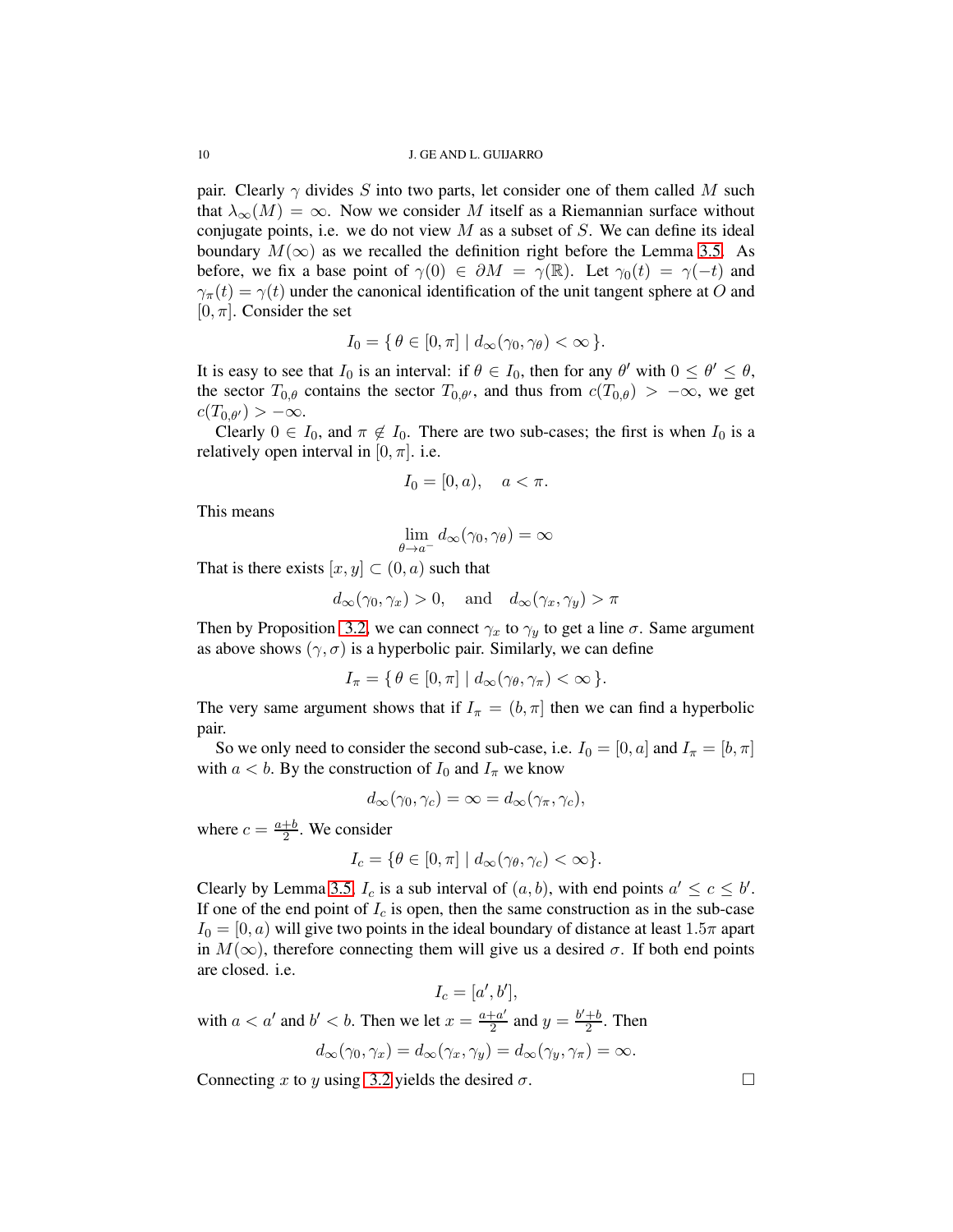## 4. VISIBILITY PLANES AND WEAK HYPERBOLIC PAIRS

**Definition 4.1.** A Riemannian manifold  $M$  without conjugate points satisfies the *visibility axiom at* p if for each  $\epsilon > 0$  there exists a constant  $R = R(\epsilon, p) > 0$  such that for any geodesic segment  $\sigma : [a, b] \to M$  satisfying  $d(p, \sigma) > R$ , the angle  $\measuredangle_p(\sigma(a), \sigma(b)) \leq \varepsilon.$ 

If p is arbitrary, such a manifold is called a *visibility manifold*; the reader can consult [\[Ebe72](#page-12-14)] or [\[EO73\]](#page-12-15) for several of their properties.

**Definition 4.2.** Two geodesic rays  $\gamma$ ,  $\sigma$  :  $[0,\infty) \rightarrow M$  are *asymptotes* if there exists a constant  $C > 0$  such that  $d(\gamma(t), \sigma(t)) \leq C$  for every  $t > 0$ .

We will write  $\gamma \sim \sigma$  to indicate that two rays are asymptotes. Due to the triangle inequality,  $\sim$  is an equivalence relation on the set of rays in M.

**Definition 4.3.** Let  $\Gamma_p$  be the set of all geodesic rays in M emanating from p. We will use  $M_a(\infty)$  to denote the set of equivalence classes  $\Gamma_p / \sim$ . If  $\gamma \in \Gamma_p$ , we will denote by  $\gamma(\infty)$  its equivalence class in  $M_a(\infty)$ .

<span id="page-10-1"></span>Proposition 4.4. *Let* M *be a open manifold satisfying the visibility axiom at some point* p*. Then for any two different rays* γ *and* σ *emanating from* p*, we have that*  $\gamma(\infty) \neq \sigma(\infty)$ .

*Proof.* Suppose the contrary that there exists some  $c > 0$  such that  $d(\gamma, \sigma) < c$ . Then  $\angle_p(\gamma(t), \sigma(t)) \rightarrow 0$  since the segments connecting  $\gamma(t)$  and  $\sigma(t)$  clearly drifts to infinity as  $t \to \infty$ . On the other hand  $\angle_p(\gamma(t), \sigma(t)) = \angle(\gamma'(0), \sigma'(0))$ , a contradiction.

<span id="page-10-0"></span>**Proposition 4.5.** *Let*  $x, y \in M_a(\infty)$  *be two different points, and denote by*  $\gamma_x$  *and*  $\gamma_y$  *respectively the rays emanating from p with*  $\gamma_x(\infty) = x$  *and*  $\gamma_y(\infty) = y$ *. Then for any sequence*  $t_k \to \infty$ *, the sequence of the segments*  $\alpha_k$  *connecting*  $\gamma_x(t_k)$  *and*  $\gamma_y(t_k)$  has a subsequence that converges to a line in M.

*Proof.* Since  $\measuredangle_p(\gamma_x(t_k), \gamma_y(t_k))$  equals to  $\measuredangle(\gamma_x'(0), \gamma_y'(0)) = \varepsilon_0 > 0$ , it follows from the definition of visibility at p that there exists an  $R = R(p, \varepsilon_0)$  such that

$$
d(p, \alpha_k) \leq R,
$$

for  $k \in \mathbb{N}$ . Since closed balls of bounded radius are compact, the sequence of segments  $\{\alpha_k\}_{k=1}^n$  subconverges to a line.

If M is a plane, then the limiting line  $\alpha$  stays inside the open convex region bounded by the rays  $\gamma_x$  and  $\gamma_y$ . Since this is the 2-dimensional case, we will switch from  $M$  to  $S$  to denote it in what follows.

*Proof of Proposition [1.3.](#page-2-3)* We will see that, given  $\gamma \in \mathcal{F}$ , there is some line  $\sigma$  such that  $(\gamma, \sigma)$  is a weak hyperbolic pair.  $\gamma$  separates S into two open half planes. Let  $\alpha_+$  and  $\alpha_-$  be two different rays emanating from  $p = \gamma(0)$  and lying within one component. By Proposition [4.5,](#page-10-0) we can construct a line  $\sigma$  which lies within the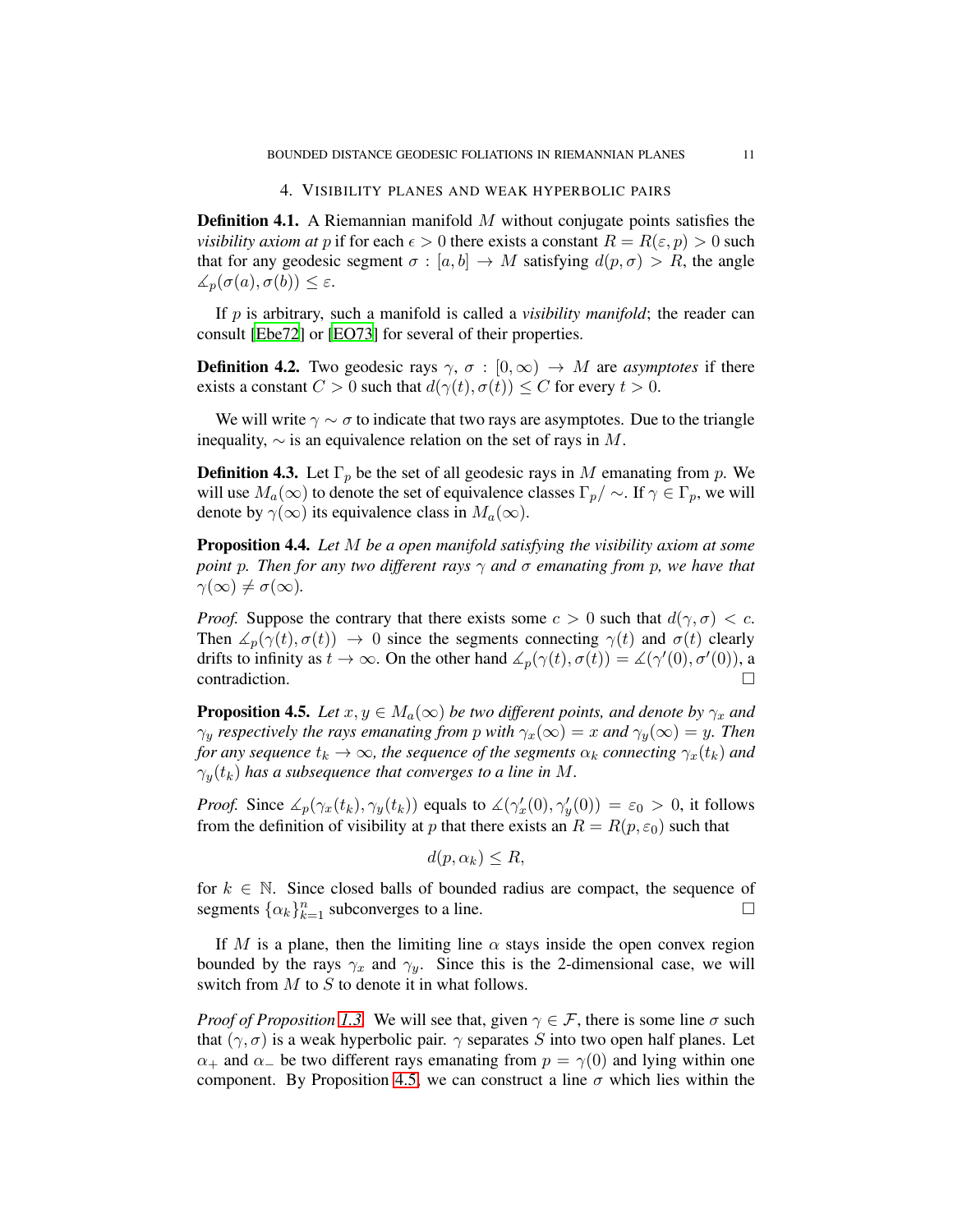

FIGURE 5. Proof of Theorems [1.1](#page-1-2) and [1.2](#page-1-3)

sector bounded by  $\alpha_{\pm}$ . On the other hand, from Proposition [4.4,](#page-10-1)  $\gamma : [0, \infty) \rightarrow S$ and  $\alpha_+$  are not asymptotes. Thus, there is a sequence  $t_k \to \infty$  such that

<span id="page-11-0"></span>
$$
d(\gamma(t_k),\alpha_+(t_k))\to\infty
$$

and therefore

$$
d(\sigma(t_k), \gamma(t_k)) > d(\alpha_+(t_k), \gamma(t_k)) \to \infty.
$$

A similar argument for  $\sigma$  and  $\gamma$  at  $-\infty$  proves that  $(\gamma, \sigma)$  is a weak hyperbolic  $\Box$ 

#### 5. PROOFS OF THEOREMS [1.1](#page-1-2) AND [1.2](#page-1-3)

*Proof of Theorem [1.1.](#page-1-2)* Let  $\gamma \in \mathcal{F}$  be a line. Suppose  $c(S) < 0$ ; then by Proposition [1.2,](#page-2-2) there exists a line  $\sigma$  such that  $(\gamma, \sigma)$  is a hyperbolic pair. However this is impossible. In fact for any point  $x_0 \notin S_\gamma^\sigma$  and  $x \in H_\sigma^+$ , there must be a leave  $\bar{\gamma}$ passing through it and with bounded distance to  $\gamma$ , see Figure [5.](#page-11-0) Let

$$
C=\operatorname{dist}_H(\bar\gamma,\gamma),
$$

be the Hausdorff distance between the two leaves, and parametrize  $\gamma$  and  $\bar{\gamma}$  such that  $dist(\gamma(0), \overline{\gamma}(0)) \leq C$ . Then after possible reversing the parameter of one of the lines, we have

$$
\lim_{t \to \infty} \text{dist}(\gamma(t), \bar{\gamma}(t)) \le 3C.
$$

In fact, for any t, there exists s such that  $dist(\gamma(t), \overline{\gamma}(s)) \leq C$  by the definition of Hausdorff distance. Note that the  $\gamma$  and  $\bar{\gamma}$  are lines, therefore any two points on one line must realize the distance between them, it follows from the triangle inequality that  $t \leq s + 2C$ , and  $s \leq t + 2C$ , thus  $|s - t| \leq 2C$ . Therefore

$$
dist(\gamma(t), \bar{\gamma}(t)) \leq dist(\gamma(t), \bar{\gamma}(s)) + |t - s| \leq 3C.
$$

By the definition of hyperbolic pair,  $\bar{\gamma}$  must exit  $H_{\sigma}^{+}$ , so  $\bar{\gamma}$  must intersect  $\sigma$  twice, this contradicts to the fact that geodesics do not bifurcate in Riemannian manifold. Therefore it follows that  $c(S) = 0$  and by Proposition [3.4,](#page-6-1) S is isometric to the flat  $\mathbb{R}^2$ .

*Proof of Theorem [1.2.](#page-1-3)* The argument for the first part of the Theorem mimics the previous proof, but using Proposition [1.3](#page-2-3) to replace the hyperbolic pair by a weak hyperbolic pair, and working with a sequence  $t_k \to \infty$  instead of arbitrary  $t \in \mathbb{R}$ .

For the second part of the Theorem, suppose  $M$  is the universal cover of a closed surface  $\Sigma_q$  with genus  $g \ge 1$  and without conjugate points. If  $g = 1$ , then by E.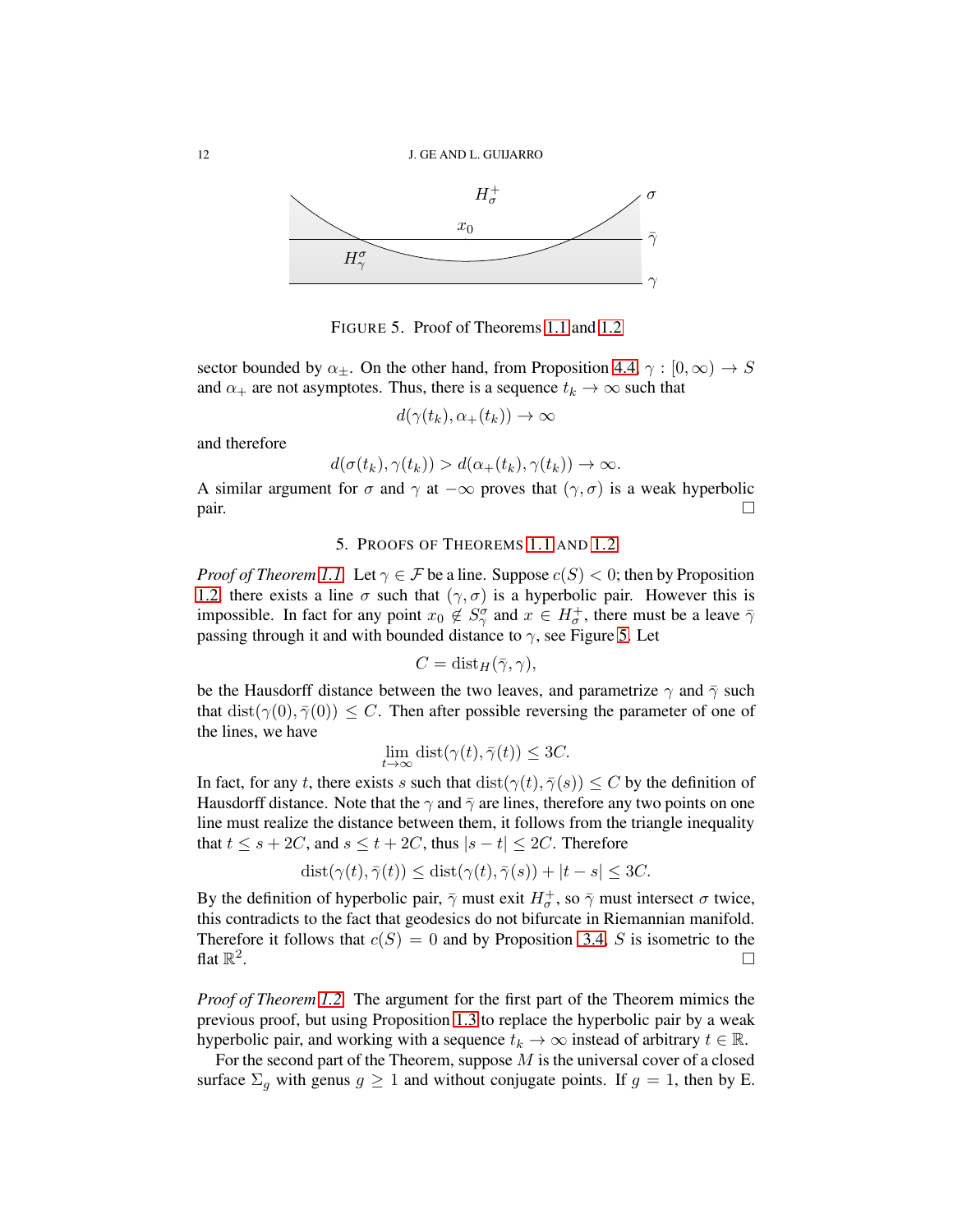Hopf's theorem for torus without conjugate points,  $\Sigma_q$  is a flat torus, and M is the flat plane. If  $q > 1$ , then M satisfies the visibility axiom, cf. [\[Ebe72](#page-12-14)]. Therefore from the first part of the Theorem, it cannot admit a line foliation with bounded Hausdorff distance.

#### **REFERENCES**

- <span id="page-12-13"></span>[BE13] Victor Bangert and Patrick Emmerich. Area growth and rigidity of surfaces without conjugate points. *J. Differential Geom.*, 94(3):367–385, 2013.
- <span id="page-12-0"></span>[BK91] Keith Burns and Gerhard Knieper. Rigidity of surfaces with no conjugate points. *J. Differential Geom.*, 34(3):623–650, 1991.
- <span id="page-12-3"></span>[Bur92] Keith Burns. The flat strip theorem fails for surfaces with no conjugate points. *Proc. Amer. Math. Soc.*, 115(1):199–206, 1992.
- <span id="page-12-9"></span>[CV35] Stefan Cohn-Vossen. Kürzeste Wege und Totalkrümmung auf Flächen. *Compositio Math.*, 2:69–133, 1935.
- <span id="page-12-14"></span>[Ebe72] Patrick Eberlein. Geodesic flow in certain manifolds without conjugate points. *Trans. Amer. Math. Soc.*, 167:151–170, 1972.
- <span id="page-12-15"></span>[EO73] P. Eberlein and B. O'Neill. Visibility manifolds. *Pacific J. Math.*, 46:45– 109, 1973.
- <span id="page-12-12"></span>[Ga92] Florêncio F. Guimarães. The integral of the scalar curvature of complete manifolds without conjugate points. *J. Differential Geom.*, 36(3):651– 662, 1992.
- <span id="page-12-7"></span>[GGS20] Jian Ge, Luis Guijarro, and Pedro Solórzano. Riemannian rigidity of the parallel postulate in total curvature. *Math. Ann.*, 376(1-2):177–185, 2020.
- <span id="page-12-2"></span>[Gre58] L. W. Green. A theorem of E. Hopf. *Michigan Math. J.*, 5:31–34, 1958.
- <span id="page-12-1"></span>[Hop48] Eberhard Hopf. Closed surfaces without conjugate points. *Proc. Nat. Acad. Sci. U.S.A.*, 34:47–51, 1948.
- <span id="page-12-8"></span>[Hop89] Heinz Hopf. *Differential geometry in the large*, volume 1000 of *Lecture Notes in Mathematics*. Springer-Verlag, Berlin, second edition, 1989. Notes taken by Peter Lax and John W. Gray, With a preface by S. S. Chern, With a preface by K. Voss.
- <span id="page-12-6"></span>[HR57] André Haefliger and Georges Reeb. Variétés (non séparées) à une dimension et structures feuilletées du plan. *Enseignement Math. (2)*, 3:107– 125, 1957.
- <span id="page-12-10"></span>[Hub66] Alfred Huber. über die Darstellung vollständiger offener Flächen durch konforme Metriken. In *Festband 70. Geburtstag R. Nevanlinna*, pages 35–41. Springer, Berlin, 1966.
- <span id="page-12-4"></span>[Kap40] Wilfred Kaplan. Regular curve-families filling the plane, I. *Duke Math. J.*, 7:154–185, 1940.
- <span id="page-12-5"></span>[Kap41] Wilfred Kaplan. Regular curve-families filling the plane, II. *Duke Math. J.*, 8:11–46, 1941.
- <span id="page-12-11"></span>[Shi91] Takashi Shioya. The ideal boundaries of complete open surfaces. *Tohoku Math. J. (2)*, 43(1):37–59, 1991.